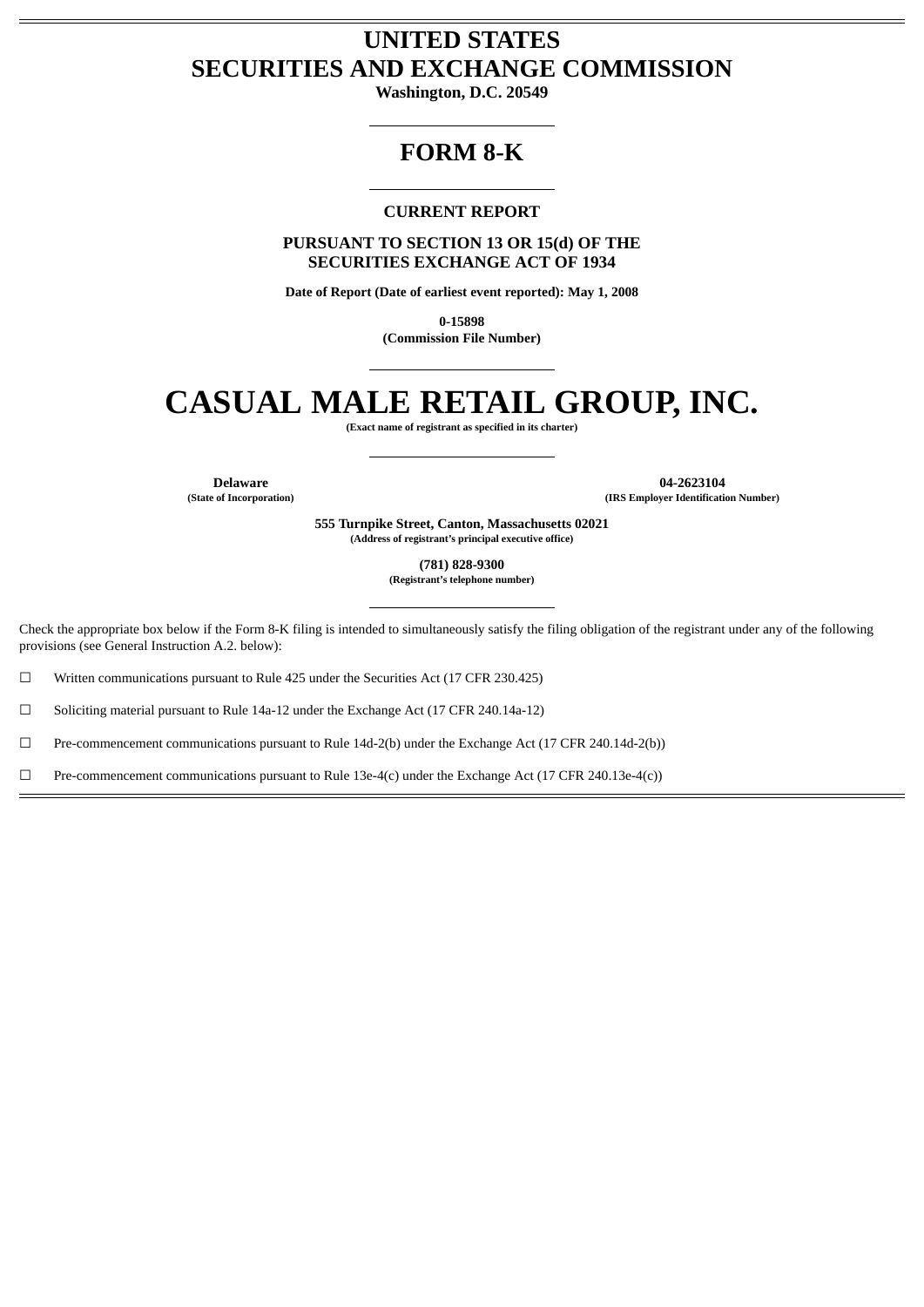# ITEM 5.02 – DEPARTURE OF DIRECTORS OR CERTAIN OFFICERS; ELECTION OF DIRECTORS; APPOINTMENT OF CERTAIN OFFICERS; COMPENSATORY ARRANGEMENTS OF CERTAIN OFFICERS.

# Compensatory Arrangements of Certain Officers

- 1. Annual Incentive Plan. On May 1, 2008, the Company's Compensation Committee approved a performance-based cash bonus plan for the Company's executives, including its Named Executive Officers. Pursuant to the terms of the Annual Incentive Plan, its Named Executive Officers are entitled to receive a cash bonus which is a target percentage of their respective annual salaries if the Company achieves a certain range of EBITDA (income from continuing operations before interest, taxes, depreciation and amortization). The performance criteria for other participants in the plan may be based on one or more of the following measures which include but are not limited to: EBITDA, sales, earnings per share, return on net assets, return on equity, operating margin dollars, operating margin percent, gross margin dollars, gross margin percent and/or customer service levels and/or a combination of the above. For fiscal 2008, the Company must achieve a minimum threshold of 70% of each participant's respective performance criteria (EBITDA for its Named Executive Officers). All cash bonuses are capped at a maximum of 150%. For fiscal years after 2008, the minimum threshold to receive any cash bonus payout is 80% of each participant's respective performance criteria. A copy of the plan is attached hereto as Exhibit 10.1.
- 2. Long-Term Incentive Plan. On May 1, 2008, the Compensation Committee also adopted a Long-Term Incentive Plan pursuant to which the Company's executives (which includes its Named Executive Officers) are eligible to participate. Pursuant to the plan, if the Company achieves certain EBITDA and Operating Margin Percent targets (together, the "Metrics"), each participant in the plan will be entitled to receive an Award (depending on the target level achieved for each Metric) of the participant's Target Cash Value which is defined as the participant's respective actual annual base salary (which is the blend of salary plus any salary adjustments made during the course of the relevant fiscal year) multiplied by the long-term incentive program percentage designated in such participant's executed employment agreement or otherwise on file with the Company. In fiscal year 2008, the minimum threshold to receive an Award is achievement of 70% of a Metric. For fiscal years thereafter, the minimum threshold to receive an award is achievement of 80% of a Metric. The maximum award is 150% of the target level for each Metric.

At the irrevocable election of the Participant, which must be made no later than six months prior to the end of each current fiscal year, the Award will be payable to the participant in the form of cash, stock options and/or shares of restricted stock or any combination thereof. Such Award will be granted on or about 90 days after the end of the respective fiscal year ("Date of Grant"). For fiscal 2008, the Award will vest in three equal installments, with the first one-third vesting on the Date of Grant, and each additional one-third vesting on the two anniversaries following the Date of Grant. Thereafter, beginning in fiscal 2009, any Awards granted pursuant to this plan will vest in three equal installments, with the first one-third vesting on the first anniversary from the Date of Grant.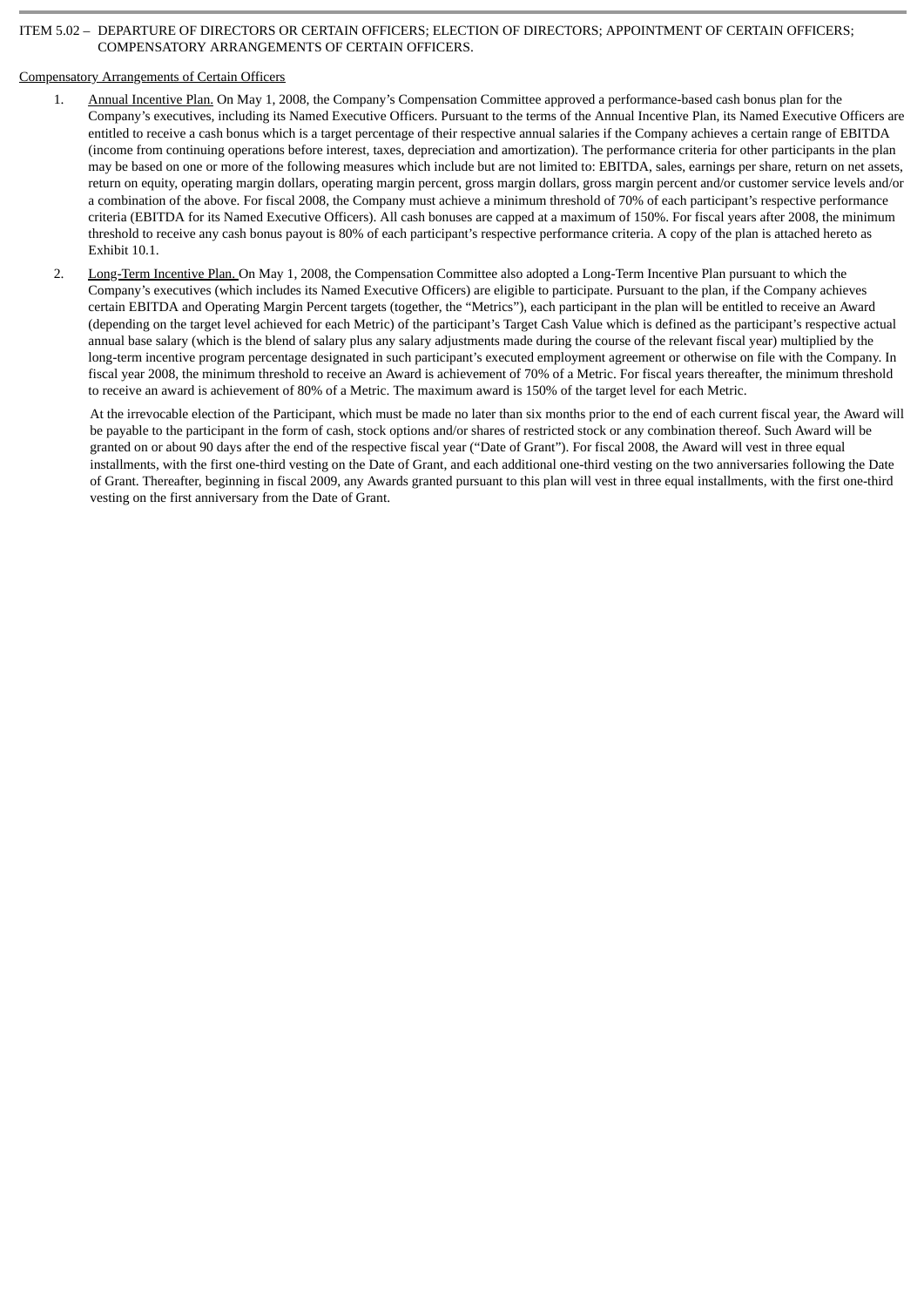A copy of the Long-Term Incentive Plan is attached hereto as Exhibit 10.2.

ITEM 9.01 - FINANCIAL STATEMENTS AND EXHIBITS

(d) Exhibits

| <b>Exhibit No.</b> | Description                                                  |
|--------------------|--------------------------------------------------------------|
| 10.1               | Casual Male Retail Group, Inc. Annual Incentive Plan         |
| 10.2               | 2008 Casual Male Retail Group, Inc. Long-Term Incentive Plan |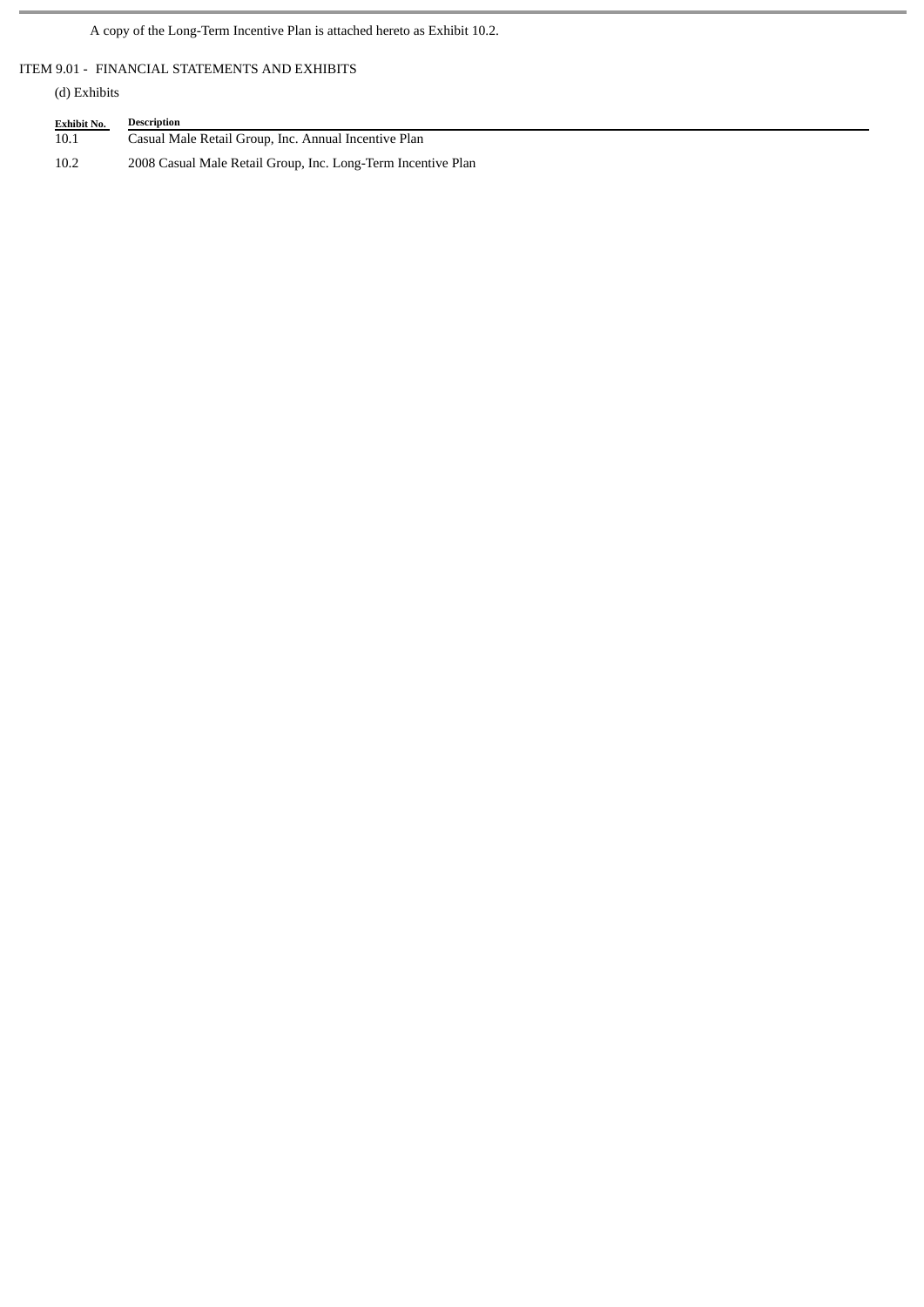SIGNATURES

Pursuant to the requirements of the Securities Exchange Act of 1934, the registrant has duly caused this report to be signed on its behalf by the undersigned, thereunto duly authorized.

# CASUAL MALE RETAIL GROUP, INC.

By: /S/ DENNIS R. HERNREICH

Name: Dennis R. Hernreich Title: Executive Vice President and Chief Financial Officer

Date: May 7, 2008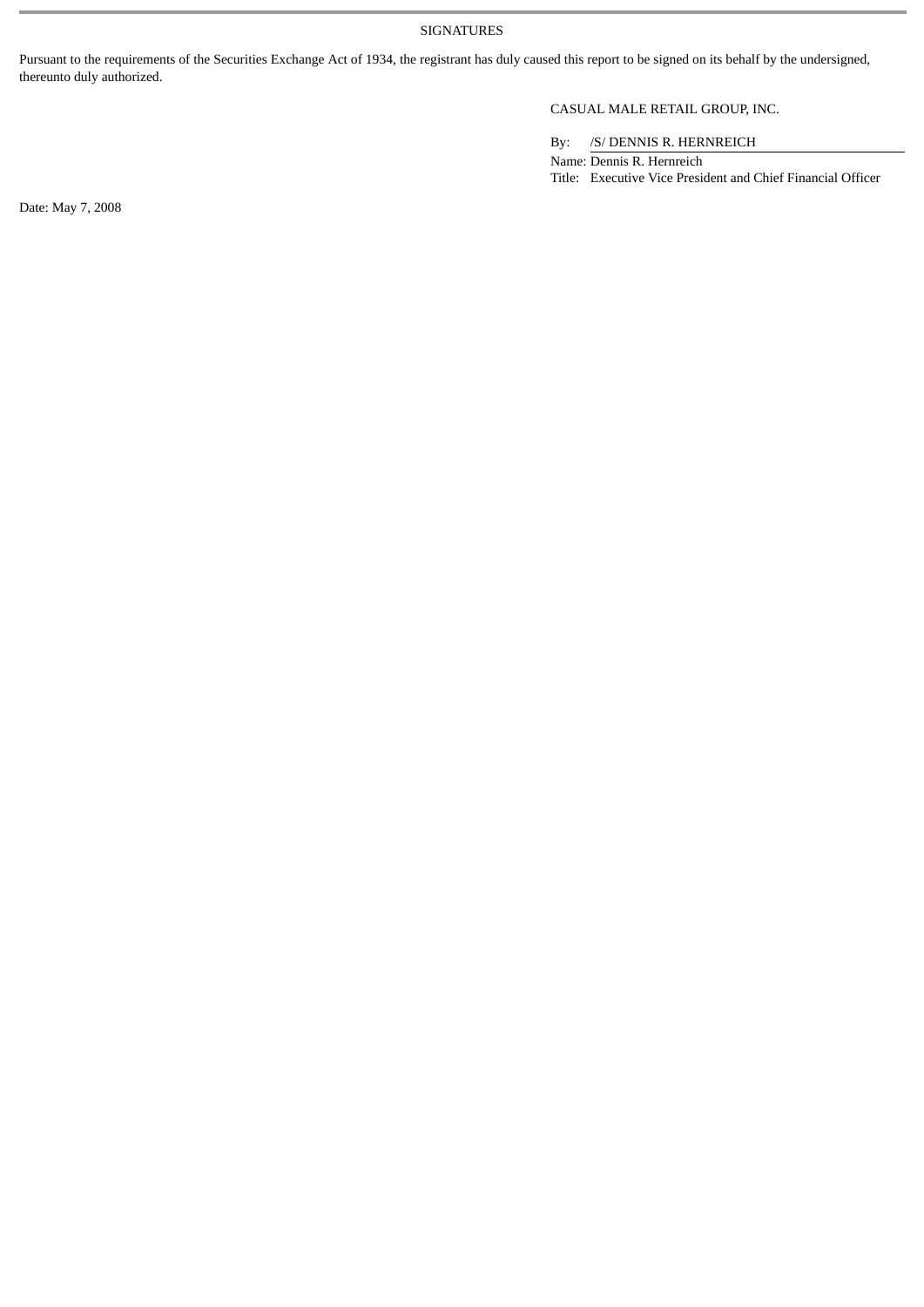# **CASUAL MALE RETAIL GROUP, INC. ANNUAL INCENTIVE PLAN**

#### I. SUMMARY AND OBJECTIVES

Casual Male Retail Group, Inc. ("Company") has developed this Annual Incentive Plan (the "Incentive Plan") to provide opportunities for eligible associates of Company and its subsidiaries to earn meaningful rewards for excellent annual performance. The Plan aims to align the interests of the plan participants with those of our shareholders. Bonus awards are cash payments based on actual results measured against pre-established Company financial performance ("Bonus Awards"). Bonus Awards are intended to provide a reward to eligible plan participants and supplement the base salary program. Capitalized terms used herein and not defined shall have the meanings assigned to them in the Company's 2006 Incentive Compensation Plan (the "Incentive Compensation Plan"). A fiscal year is referred to as a "Plan Year". Bonus Awards made hereunder are being made pursuant to the Incentive Compensation Plan.

#### II. ELIGIBILITY

#### A. GENERAL ELIGIBILITY REQUIREMENTS

Each Company employee, who is a staff director (as that term is used by Company) or higher, will be eligible to participate in the Incentive Plan (a "Participant"). Unless specifically determined otherwise by the Compensation Committee, a Participant whose employment terminates prior to the end of a Plan Year or payment of the Bonus Award, other than as a result of permanent disability, death or retirement (upon reaching full retirement age as defined by Social Security), will not be eligible to receive a Bonus Award under the Incentive Plan for that Plan Year.

#### B. TRANSFERS TO OTHER BUSINESS UNITS

A Participant who transfers out of the Incentive Plan into a position in another business unit is eligible for a partial Bonus Award based on the number of days the associate was a Participant. The associate's eligibility for a bonus for the new position, if any, will be determined in accordance with any applicable bonus plan for that position. In general, when an associate transfers to a new position, any Bonus Awards are prorated based on the number of days employed in the Incentive Plan.

#### C. CHANGES IN POSITION

A Participant who changes from one management position to another, through a promotion, transfer, or demotion is eligible for a prorated Bonus Award for each position based on the number of days the Participant held each position during the fiscal year.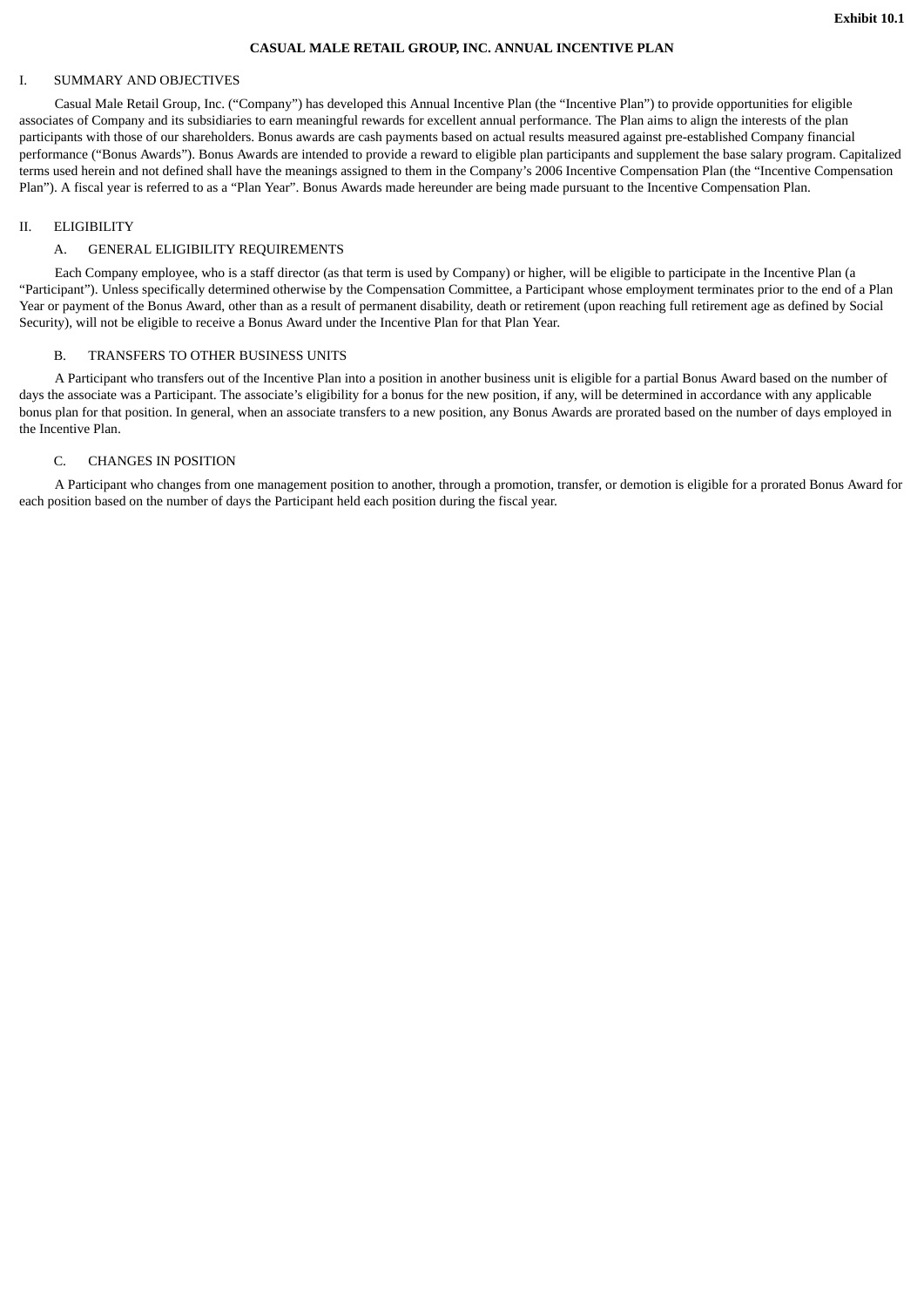# D. TERMINATION

To be eligible for a Bonus Award, a Participant must be actively employed as of the last day of the fiscal year and at the time the Bonus Award is distributed.

# E. COMPLIANCE WITH APPLICABLE REGULATIONS

In order to be eligible to receive a Bonus Award under this Incentive Plan, a Participant must comply with all applicable state and federal regulations and Company policies.

# F. LEAVES OF ABSENCE

A Participant who is on a Company-approved leave of absence in excess of 90 days (per fiscal year) is not eligible for a Bonus Award for the portion of his/her leave over 90 days unless otherwise approved by the Compensation Committee.

# G. RETIREMENT, DEATH OR DISABILITY

If a Participant retires (upon reaching Full Retirement age as defined by Social Security) or leaves employment due to death or permanent disability before the end of the Incentive Plan year, he/she will receive a pro-rated Bonus Award. The pro-rated Bonus Award will be based on the number of days of active employment in the fiscal year, provided there is an earned payout for that Incentive Plan year and all other eligibility requirements are met.

# III. THE INCENTIVE PLAN

Within 90 days after the beginning of each Plan Year, the Compensation Committee will establish specific performance criteria for the payment of Bonus Awards for that Plan Year. The performance criteria for Named Executive Officers for each Plan Year will be based on EBITDA (income from continuing operations before interest, taxes, depreciation and amortization). The Compensation Committee may determine that special one-time or extraordinary gains and/or losses should or should not be included in the calculation of such measures. The performance criteria for other Participants for each Plan Year may be based on one or more of the following measures which include but are not limited to: EBITDA, sales, earnings per share, return on net assets, return on equity, operating margin dollars, operating margin percent, gross margin dollars, gross margin percent and/or customer service levels and/or a combination of the above. With respect to customer service, customer service target levels may be based on scores on blind test ("mystery") shopping, customer comment card statistics, customer relations statistics (e.g., number of customer complaints), delivery response levels, and/or other customer service metrics.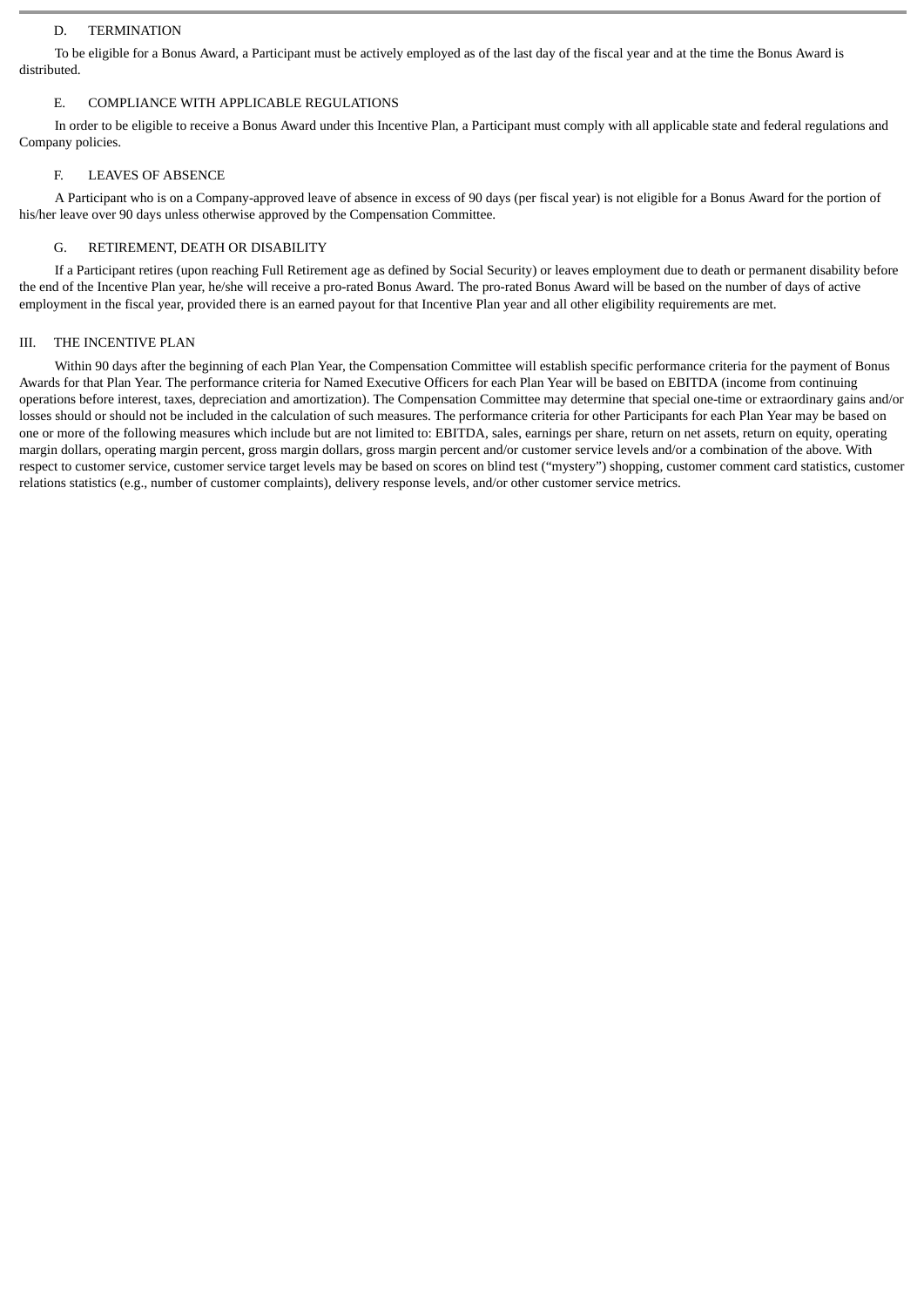For each Plan Year, the Bonus Award will be based upon the performance criteria selected by the Compensation Committee for that Plan Year. A specified percentage of the Bonus Award will be paid, dependent upon the performance of the Company as measured against the performance criteria. For any Bonus Award to be paid, the Company must achieve at least a threshold of 70% of the performance criteria for fiscal year 2008 and a threshold of 80% for fiscal years thereafter. Bonus Awards are limited to 150% of a Participant's Target Award (as defined below).

#### IV. PAYMENT CALCULATIONS

Each Participant will have a target bonus award (a "Target Award") for each Plan Year. Target Awards will be expressed as a percentage of the actual base earnings (which is the blend of salary plus any salary adjustments made during the course of the fiscal year) paid to the Participant during that Plan Year. Company's new hires or those becoming eligible to participate in the Incentive Plan for a portion of the fiscal year will receive a pro-rata Bonus Award based upon their base annual earnings for the period of time they are eligible. The percentages for the Target Award will be approved by the Compensation Committee based upon the Participant's job level and responsibilities and may vary for different officers and/or business units.

At the end of the Plan Year, the Compensation Committee shall determine the amount, if any, to be paid to each Participant based on the extent that the performance criteria was achieved and shall authorize Company to pay the Participant the amount so determined.

Any Bonus Awards checks will be distributed within 90 days following the fiscal year close.

#### V. PLAN ADMINISTRATION

#### A. ADMINISTRATION

The Incentive Plan will be administered by the Compensation Committee. The Compensation Committee will have broad authority for determining target bonuses and selecting performance criteria, as described below; for adopting rules and regulations relating to the Incentive Plan; and for making decisions and interpretations regarding the provisions of the Incentive Plan, the satisfaction of performance criteria and the payment of bonuses under the Incentive Plan.

#### B. EMPLOYMENT AT WILL

This Plan does not create an express or implied contract of employment between Company and a Participant. Both Company and the Participants retain the right to terminate the employment relationship at any time and for any reason.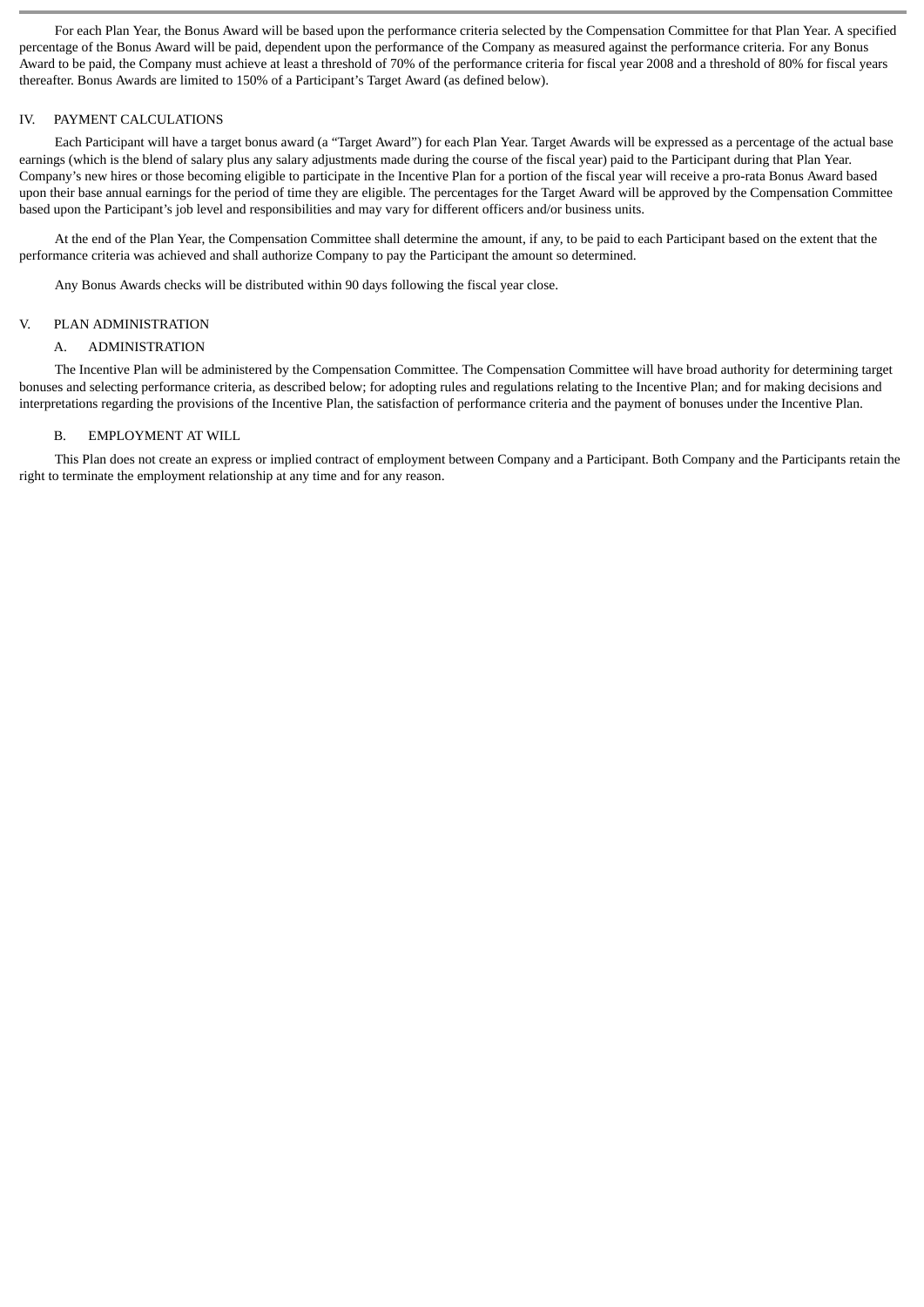# C. BONUS PROVISIONS (AMENDMENTS AND TERMINATION)

Bonus Awards are not earned or vested until actual payments are made; Company reserves the right at any time prior to actual payment of Bonus Awards to amend, terminate and/or discontinue the Plan in whole or in part whenever it is considered necessary.

The Incentive Plan may be amended or terminated by either the Board of Directors or the Compensation Committee, provided that (i) no amendment or termination of the Incentive Plan after the end of a Plan Year may adversely affect the rights of Participants with respect to their Bonus Awards for that Plan Year, and (ii) no amendment which would require stockholder approval under Section 162(m) of the Code may be effected without such stockholder approval.

#### D. RIGHTS ARE NON-ASSIGNABLE

Neither the Participant nor any beneficiary nor any other person shall have any right to assign the right to receive payments hereunder, in whole or in part, which payments are non-assignable and non-transferable, whether voluntarily or involuntarily.

#### E. WITHHOLDING

All required deductions will be withheld from the Bonus Awards prior to distribution. This includes federal, state or local taxes.

#### F. EMPLOYMENT AGREEMENTS

If a Participant has an employment agreement which references an annual incentive plan bonus, this Plan describes how such bonus will be determined and paid. To the extent there is any conflict between the language of an employment agreement and this Plan, the language in the Plan shall govern.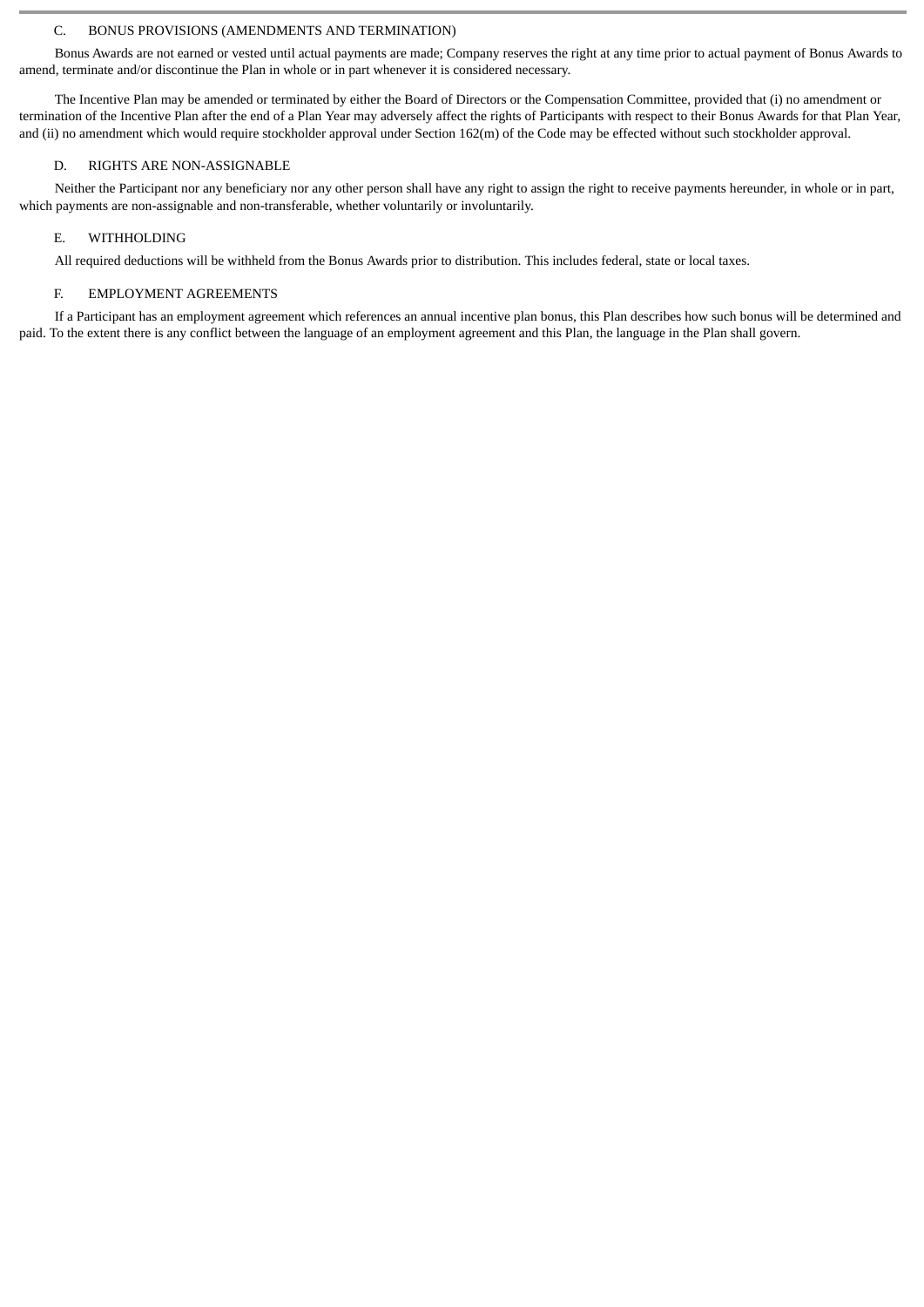

#### 2008 CASUAL MALE RETAIL GROUP, INC. LONG-TERM INCENTIVE PLAN

# Section 1. Establishment and Purpose

Casual Male Retail Group, Inc. (the "Company") hereby establishes a long-term incentive plan to be named the 2008 Casual Male Retail Group, Inc. Long-Term Incentive Plan (the "Plan"), for the purpose of supporting the Company's ongoing efforts to attract, retain and develop exceptional talent and enable the Company to provide incentives directly linked to the Company's short and long-term objectives and increases in shareholder value.

#### Section 2. Definitions

When used herein, the following capitalized terms shall have the meanings assigned to them, unless the context clearly indicates otherwise. Capitalized terms used herein and not defined shall have the meanings assigned to them in the Company's 2006 Incentive Compensation Plan (the "Incentive Compensation Plan").

- (a) Award means an award under the Plan that is payable in the form of Cash, Options and/or Restricted Stock pursuant to the terms and conditions set forth in this Plan.
- (b) Award Payment Choice means the form of payment of an Award that a Participant selects in accordance with the terms hereof.
- (c) Black-Scholes Valuation means, with respect to an Option, the value of such Option as of the date of the valuation calculated utilizing the same formula and assumptions as the Company utilized for the purpose of valuing outstanding options in its most recently (meaning at the time of the valuation) prepared audited annual financial statement.
- (d) Cash means U.S. dollars.
- (e) Commission means the United States Securities and Exchange Commission or any successor agency.
- (f) EBITDA means, for the relevant fiscal year, the Company's operating income (income from continuing operations) determined in accordance with generally accepted accounting principles in the United States, before interest, taxes, depreciation and amortization, all as determined by reference to the Company's audited financial statements for such fiscal year. For purposes of the Plan, EBITDA shall include only those Company operations that existed at the time the Metrics are determined for any fiscal year. If the Company acquires another business during the fiscal year after the Metrics are determined by the Committee for such fiscal year, EBITDA generated from that business shall be excluded for purposes of determining the Award for that fiscal year.

- 1 -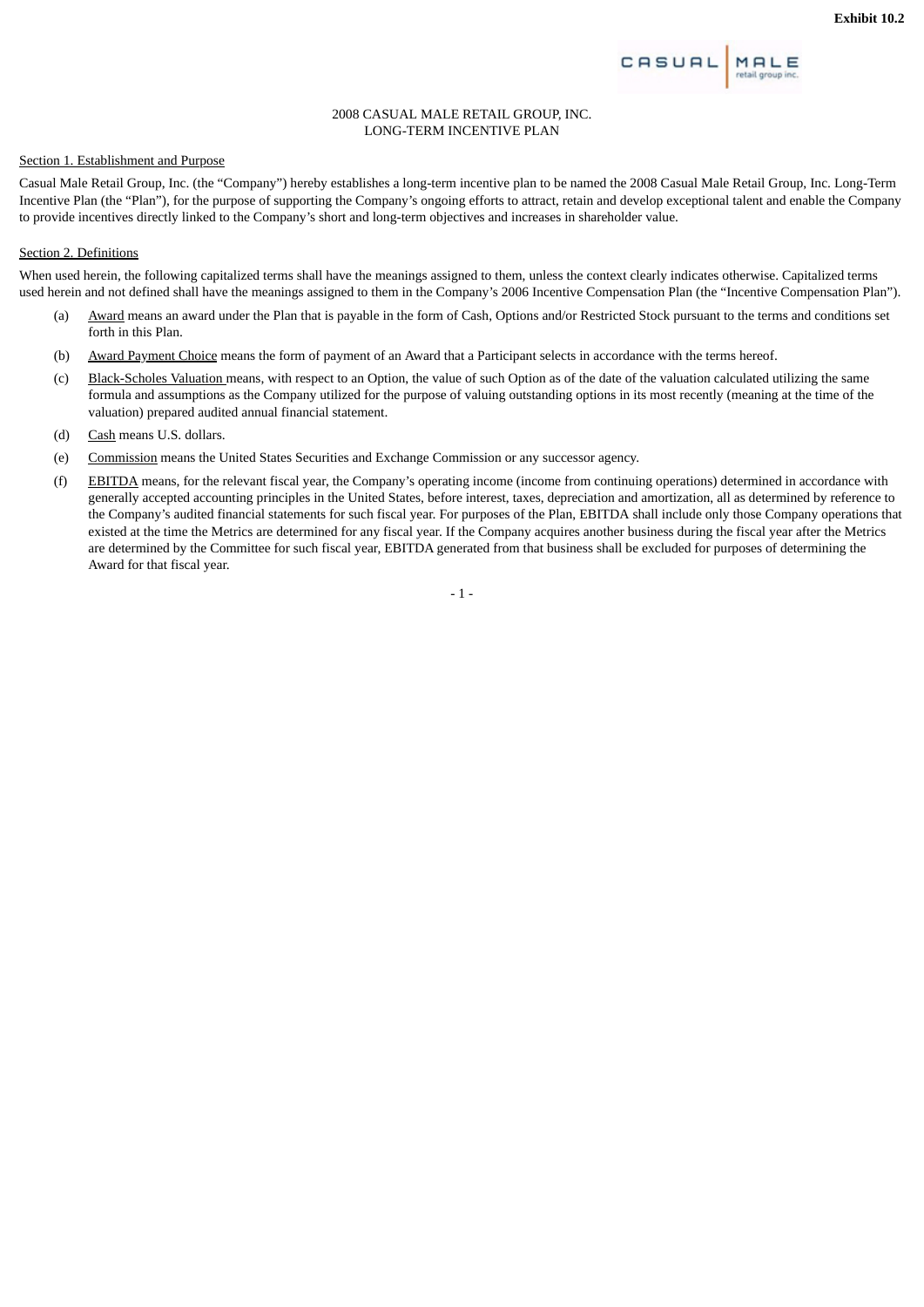- (g) Grant Date means each date on which the Committee grants Awards under the Plan for a fiscal year (which date shall occur after the Committee has reviewed the audited financial statements for the Company's fiscal year for which the Award is being made and determined the amount of each Participant's Award and normally is expected to be within 90 days after the end of each fiscal year.
- (h) Incentive Compensation Plan means the Company's 2006 Incentive Compensation Plan, as the same may hereinafter be amended from time to time.
- (i) Interest means the U.S. Prime Rate as reported in the Wall Street Journal on the Grant Date.
- (j) Irrevocable Election Agreement means the written agreement, substantially in the form of Exhibit A, between the Company and a Participant, which, together with the Plan, governs the Participant's rights to payment of an Award (adjusted for interest and dividends, as applicable) under the Plan.
- (k) Metric and Metrics means EBITDA and Operating Margin Percent.
- (l) Minimum Threshold means minimum achievement of a Metric in order for an Award to be made. For fiscal year 2008, the Minimum Threshold is 70%. For fiscal years after 2008, the Minimum Threshold will be 80%.
- (m) Operating Margin Percent means, for the relevant fiscal year, a fraction, the numerator of which shall be the Company's Operating Income (income from continuing operations before interest and taxes) for such fiscal year and the denominator of which shall be the Company's Sales for such fiscal year, determined in accordance with generally accepted accounting principles in the United States by reference to the Company's audited financial statements for such fiscal year. For purposes of the Plan, Operating Margin Percent shall include only those Company operations that existed at the time the Metrics are determined for any fiscal year. If the Company acquires another business during the fiscal year after the Metrics are determined by the Committee for such fiscal year, Operating Margin Percent generated from that business shall be excluded for purposes of determining the Award for that fiscal year.
- (n) Plan means this 2008 Casual Male Retail Group, Inc. Long-Term Incentive Plan.
- (o) Separation from Service means the voluntary or involuntary severing of employment from the Company for any reason other than the Participant's death or Disability, determined in a manner consistent with the requirements of Section 409A(a)(2)(A)(i) of the Code and the Treasury Regulations and other guidance issued thereunder.
- (p) Target Cash Value means the amount in US Dollars determined by: multiplying a Participant's combined actual annual base salary (which is the blend of salary plus any salary adjustments made during the course of the relevant fiscal year) by the long-term incentive program percentage designated in such Participant's executed Employment Agreement with the Company (or the percentage as otherwise designated in the Company's records).
- (q) Treasury Regulations means the regulations promulgated by the United States Treasury Department with respect to the Code, as amended from time to time.

 $-2-$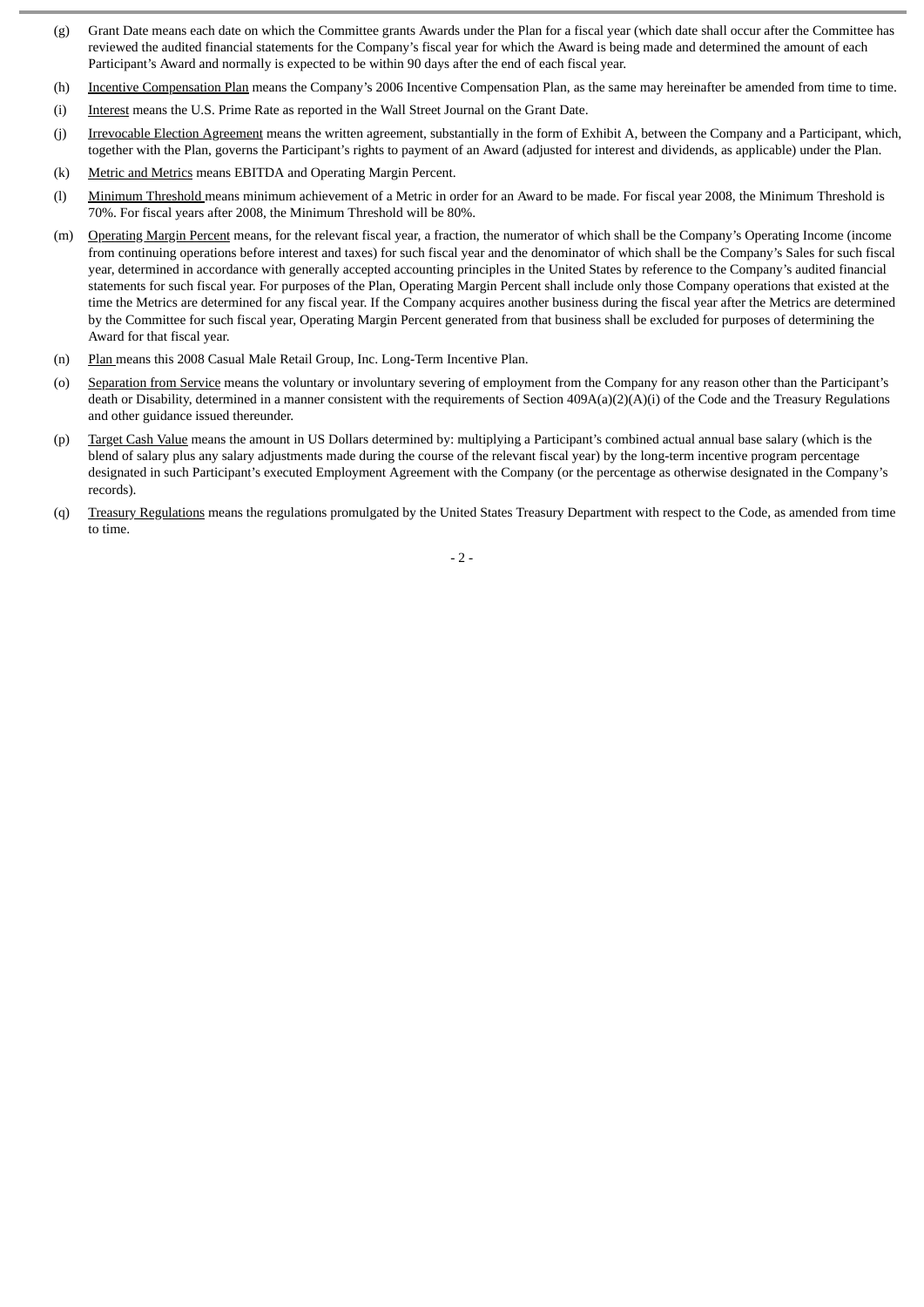#### Section 3. Establishment of Fiscal Year Target and Awards

Within 90 days after the start of each fiscal year of the Company, the Compensation Committee of the Board of Directors (the "Committee") will determine the target for each Metric for such fiscal year under the Plan. Each Metric will have equal weight in determining the Award. Upon receiving the Company's year-end audited financial statements for such fiscal year, the Committee will calculate the amount of the Award for each Participant by first calculating the portion of the Award attributable to each Metric and then adding together those results. To do so, the Committee will first determine such Participant's Target Cash Value and multiply it by the percentage of target actually achieved for each Metric (as set forth in this Section 3) and multiply the result by 50% (consistent with the fact that each Metric is valued at 50% of an Award). In determining a Participant's Award, the Committee shall review the Company's audited financial results and determine whether the Minimum Threshold of each Metric was achieved. Those products will then be added together to determine the Award. Stated another way, the formula for an Award for a Participant is the sum of two products, each of which is the percent of the target achieved for a Metric multiplied by the Target Cash Value multiplied by 50%. If the actual achievement of either Metric is less than the Minimum Threshold of the target, then there shall be no Target Cash Value attributable to such Metric. In addition, the actual achievement of either Metric shall be capped at 150% of such Metric's target. For example (using a Minimum Threshold of 80%):

(a) if EBITDA and the Operating Margin Percent are both less than 80% of their respective target, then no Award shall be made for such fiscal year;

(b) if EBITDA is 75% of its target and the Operating Margin Percent is 90% of its target, and a Participant has a Target Cash Value of \$70,000 (based on a salary of \$100,000 and a Plan participation percentage of 70%), then the Award would be valued at \$31,500 (\$0 for EBITDA Metric) + (90% X \$70,000 X 50%)

(c) if EBITDA is 100% of its target and the Operating Margin Percent is 100% of its target, and a Participant has a Target Cash Value of \$70,000 (based on a salary of \$100,000 and a Plan participation percentage of 70%), then the Award would be valued at \$70,000 (100% X \$70,000 X 50%) + (100% X \$70,000 X 50%); and

(d) if EBITDA is 180% of its target and the Operating Margin Percent is 125% of its target, and a Participant has a Target Cash Value of \$70,000 (based on a salary of \$100,000 and a Plan participation percentage of 70%), then the Award would be valued at \$96,250 (150% (cap) X \$70,000 X 50%) + (125% X \$70,000 X 50%).

If a Participant was not employed by the Company for all of a fiscal year, the Award to such Participant shall be calculated using a pro rata portion of such Participant's Target Cash Value, such pro rata portion to be determined by dividing the total number of calendar days elapsed during such fiscal year in which such Participant was actually employed by the Company by the total number of calendar days in such fiscal year.

- 3 -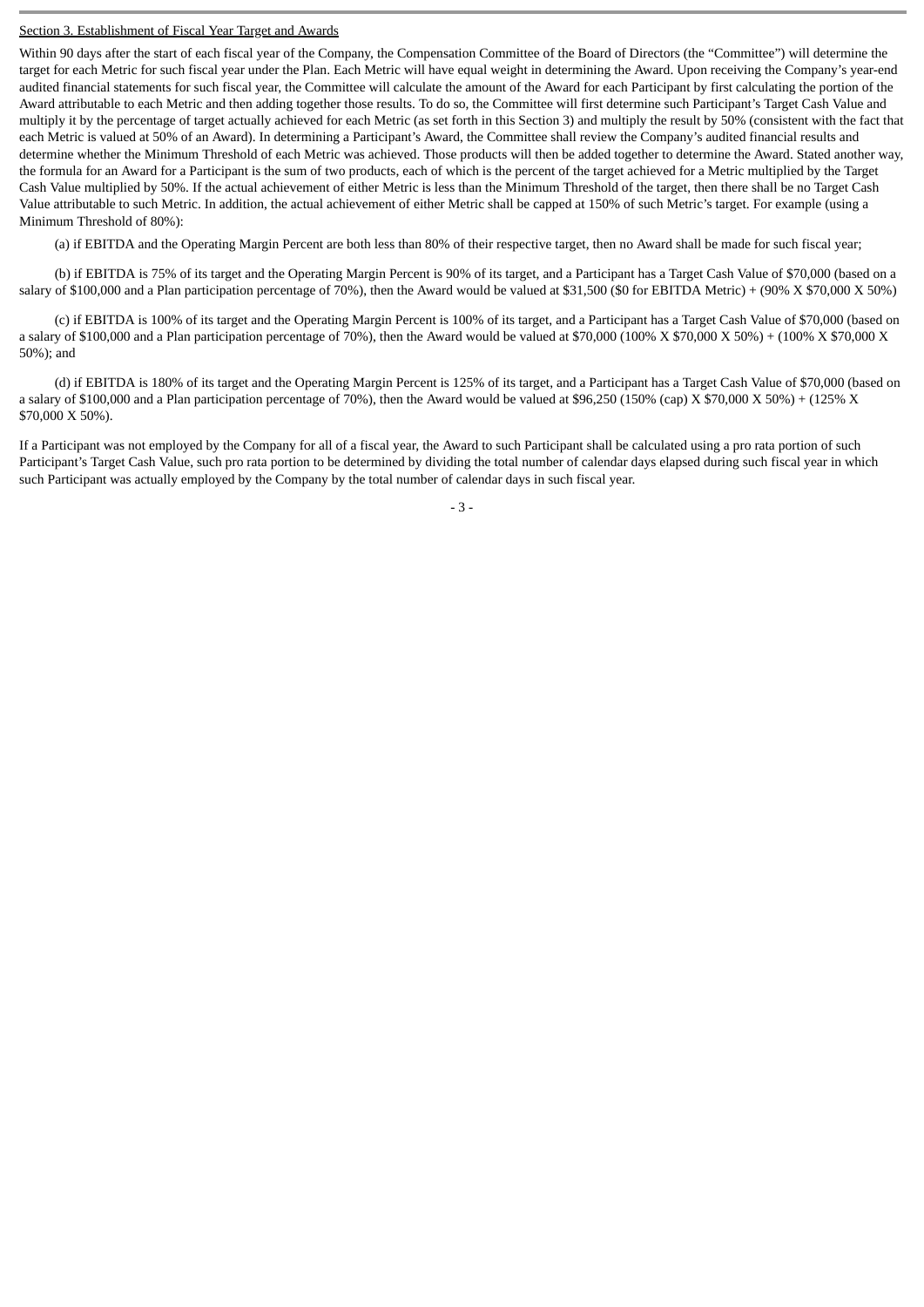# Section 4. Validity; Irrevocable Election

A Participant shall elect to receive his or her Award for a given fiscal year by filing an Irrevocable Election Agreement, substantially in the form of Exhibit A attached hereto with the Company by no later than six (6) months before the close of the fiscal year in which the Award is to be earned. To be effective, a fully executed Irrevocable Election Agreement must be submitted by the Participant to the Company's Human Resources Department, with a copy to its General Counsel, prior to the deadline and shall thereafter be irrevocable and non-modifiable. A Participant who does not, for any reason, file an Irrevocable Election Agreement with the Company on a timely basis shall be deemed to have elected to have his or her entire Award paid in Cash. Each Award election shall remain in full force and effect for the three installment periods referred to below in Section 5.

# Section 5. Election; Award Determination; and Distribution

A Participant shall select in his or her Irrevocable Election Agreement for a fiscal year the portion of any Award for such fiscal year that will be payable in Cash, Restricted Stock or Options. For the purpose of dividing an Award into the applicable Award Payment Choice, Options shall be valued at their Black-Scholes Value on the Grant Date of the Award and each Share of Restricted Stock shall be valued at its Fair Market Value on the Grant Date of the Award.

In the first year of the Plan (fiscal year 2008), Awards will vest 1/3 immediately upon the Grant Date (which will occur after the audited financial statements are available in 2009 – and is expected to be no later than 90 days after the close of the 2008 fiscal year) and 1/3 on each of the first and second anniversaries of the Grant Date. Thereafter, Awards will vest in three equal increments on the first, second and third anniversaries of the Grant Date of the Award. For example, if the Committee determines that Participants are entitled to make elections for the 2009 fiscal year, and grants the Awards on April 1, 2010 the Awards will vest in three equal installments on April 1, 2011, April 1, 2012 and April 1, 2013, respectively.

- If a Participant elects Cash, the Company shall include Interest on any unpaid installment of the Award from the Grant Date of the Award until payment of such installment, and payment of each installment (and Interest thereon) shall be made at a time determined by the Company that is within 30 days after the date on which the right to the installment vests.
- If a Participant elects Restricted Stock, the total number of the Shares to be issued as Restricted Stock will be determined on the Grant Date based upon the Fair Market Value of a Share on the Grant Date. The Participant may make an election under Section 83(b) of the Code on any portion of the Restricted Stock Award within 30 days after the date on which the Restricted Stock is transferred to the Participant and the Company shall retain the undistributed shares as custodian for the

 $- 4 -$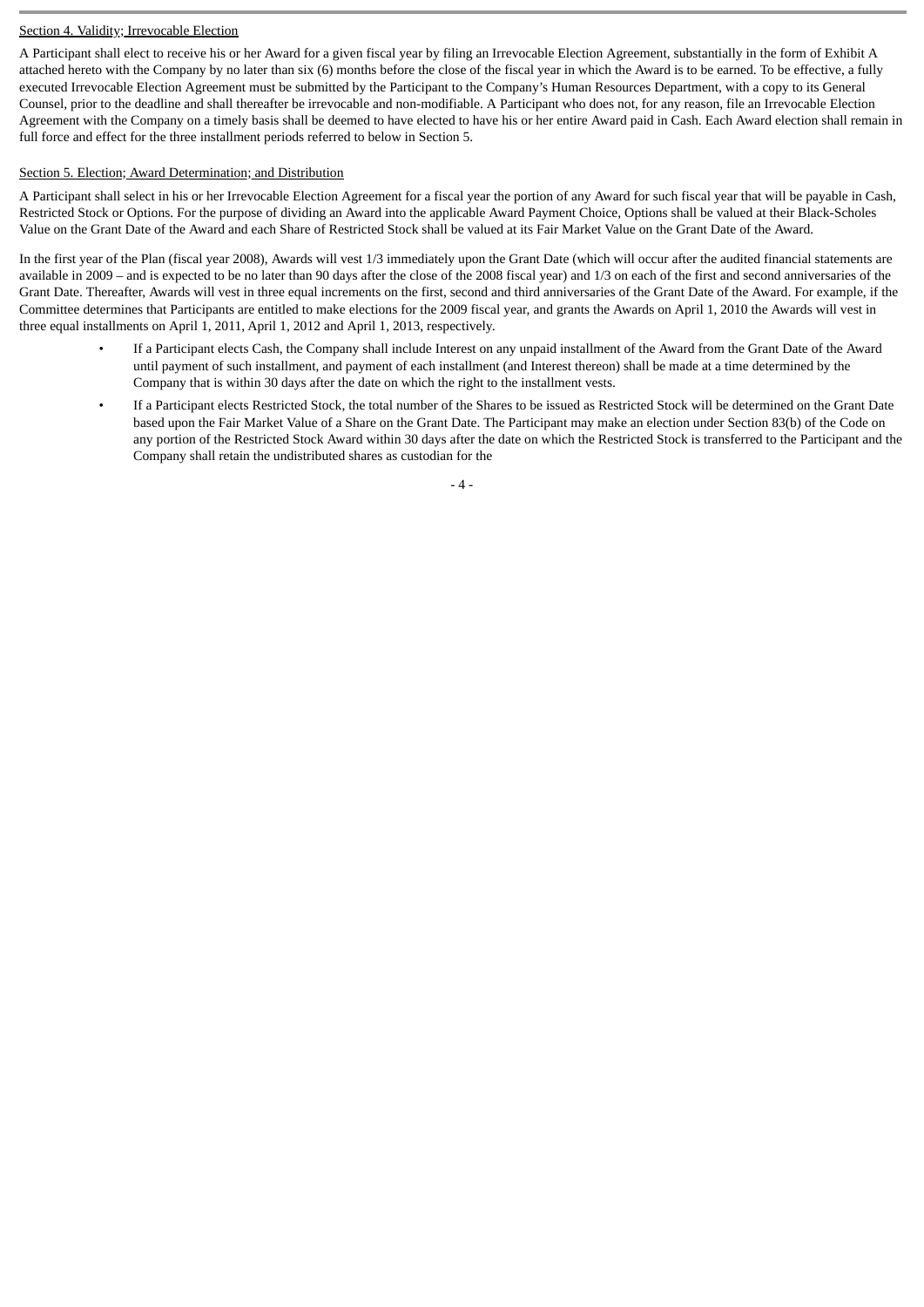Participant, with the Shares subject to forfeiture due to Separation from Service. Until the Shares vest, the number of Shares is subject to adjustment pursuant to Section 6 (d) (iv) and Section 10 (c) of the Incentive Compensation Plan. The grant of Restricted Stock shall be evidenced by a Restricted Stock Award Agreement, in such form as shall be approved by the Committee.

• If a Participant elects Options, the total number of Options to be issued will be determined and granted as of the Grant Date using the Black-Scholes valuation method based on the Fair Market Value of a Share on the Grant Date. Until the Options vest, the number of Options is subject to adjustment pursuant to Section 10 (c) of the Incentive Compensation Plan. The grant of an Option shall be evidenced by a Non-Qualified Stock Option Agreement, in such form as shall be approved by the Committee.

Except in the event of a Change in Control, all unpaid Cash, unvested Restricted Stock and unvested Options to which a Participant would otherwise be entitled shall be forfeited immediately upon the Participant's Separation from Service.

Awards made hereunder are being made pursuant to the Incentive Compensation Plan. In the event that, at the time an Award is granted, the Company does not have a sufficient number of shares remaining unissued under the Incentive Compensation Plan to issue such Award in Restricted Stock and/or Options, then, regardless of the election made by a Participant, such Award shall be paid in Cash to the extent of such insufficiency.

### Section 6. Change in Control.

If and to the extent that it would not violate the requirements of Section 409A of the Code, in the event of a Change in Control prior to a Participant's Separation from Service, the full value of the Participant's Award (including any remaining cash installments (and Interest thereon) that otherwise would have been payable to the Participant), shall immediately vest and be distributed as a lump sum to the Participant, as soon as practicable following the Change in Control.

#### Section 7. No Acceleration of Benefits

In no event shall the acceleration of the time or schedule of any payment under the Plan be permitted, except to the extent permitted under Section 409A of the Code and the Treasury Regulations and other applicable guidance issued thereunder.

### Section 8. Amendment and Termination

This Plan may be amended or terminated in any respect at any time by the Committee; provided, however, that no amendment or termination of the Plan shall be effective to reduce any benefits that accrue and are vested before the adoption of such amendment or termination. If and to the extent permitted without violating the requirements of Section

- 5 -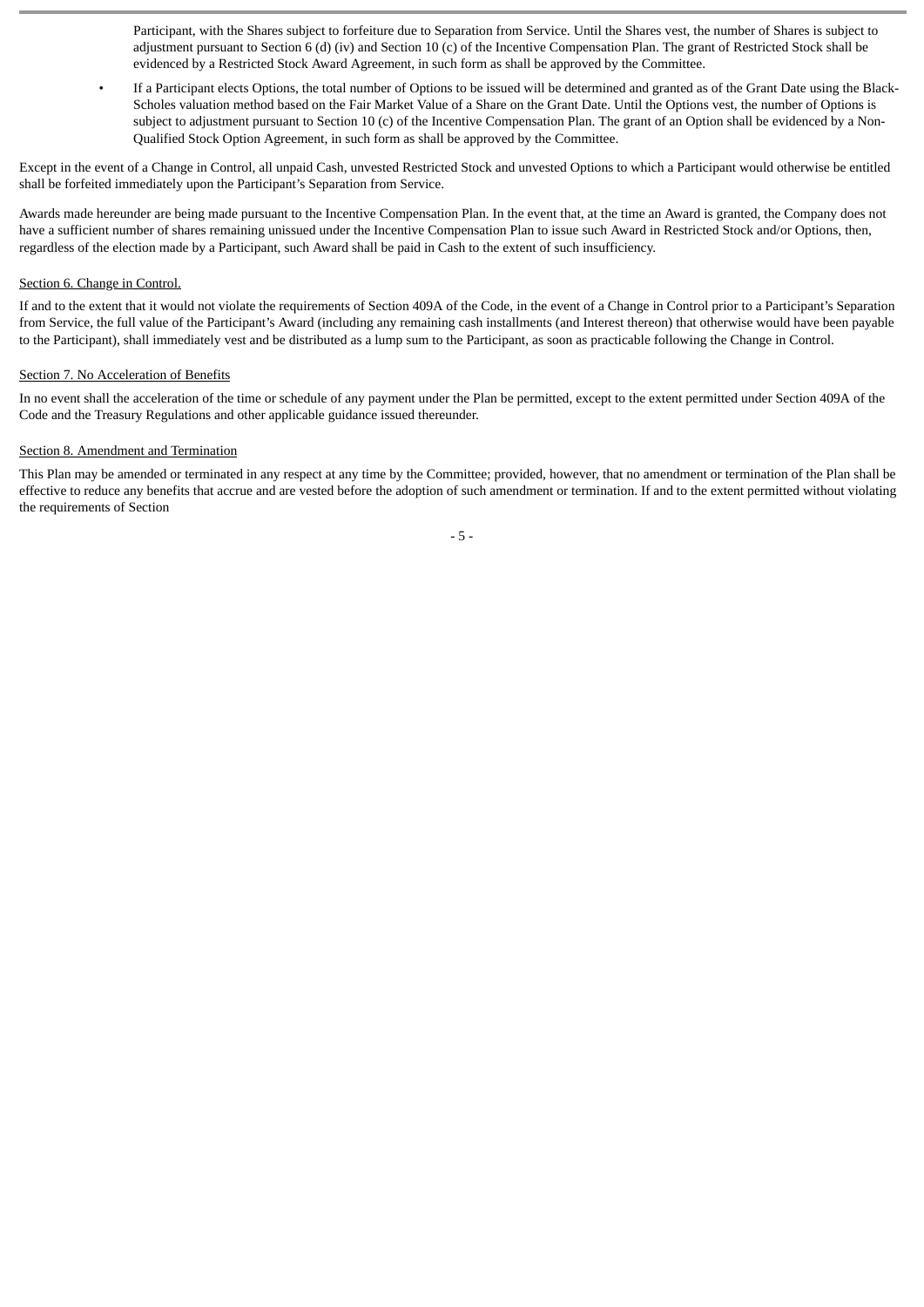409A of the Code, the Committee may require that the Awards of all Participants (including, without limitation, any remaining benefits payable to Participants receiving distributions in installments at the time of the termination) be distributed as soon as practicable after such termination, notwithstanding any elections by Participants with regard to the timing or form in which their benefits are to be paid. If and to the extent that the Committee does not accelerate the timing of distributions on account of the termination of the Plan pursuant to the preceding sentence, payment of any remaining benefits under the Plan shall be made at the same times and in the same manner as such distributions would have been made based upon the most recent elections made by Participants, and the terms of the Plan, as in effect at the time the Plan is terminated.

# Section 9. Unfunded Obligation

The obligations of the Company to pay any benefits under the Plan shall be unfunded and unsecured, and any payments under the Plan shall be made from the general assets of the Company. Participants' rights under the Plan are not assignable or transferable except to the extent that such assignment or transfer is permitted under the terms of the Incentive Compensation Plan.

# Section 10. Withholding

The Participants and personal representatives shall bear any and all federal, state, local or other taxes imposed on benefits under the Plan. The Company may deduct from any distributions under the Plan the amount of any taxes required to be withheld from such distribution by any federal, state or local government, and may deduct from any compensation or other amounts payable to the Participant the amount of any taxes required to be withheld with respect to any other amounts under the Plan by any federal, state or local government.

# Section 11 Applicable Law

This Plan shall be construed and enforced in accordance with the laws of the State of Delaware, except to the extent superseded by federal law.

# Section 12. Administration and Interpretation

The Plan will be administered by the Committee. The Committee will have broad authority to determine target Metrics, select performance objectives, adopt rules and regulations relating to the Plan and make decisions and interpretations regarding the provisions of the Plan. Benefits due and owing to a Participant under the Plan shall be paid when due without any requirement that a claim for benefits be filed. However, any Participant who has not received the benefits to which Participant believes himself or herself entitled may file a written claim with the Committee, who shall act on the claim within thirty days. Any decisions or interpretations by the Committee relating to benefits under the Plan shall be binding and conclusive on all affected parties.

- 6 -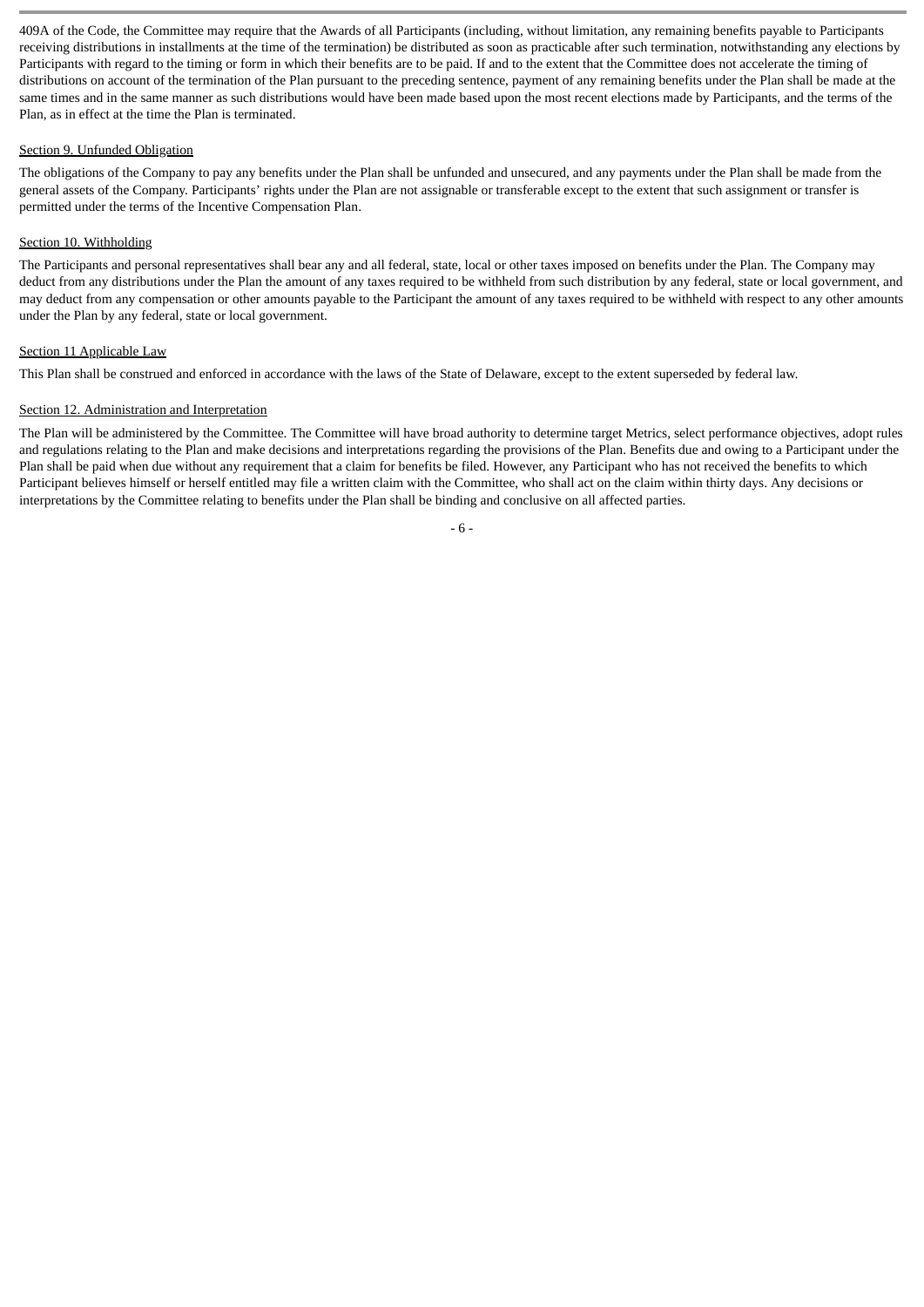### Section 13. Code Section 409A

It is intended that the Awards granted pursuant to this Plan be exempt from Section 409A of the Code ("Section 409A") because it is believed (i) the Awards payable in cash should qualify for the short-term deferral exception contained in Treasury Regulation §1.409A-1(a)(4), (ii) any Options granted pursuant to the Plan will have an exercise price that may never be less than the Fair Market Value of a Share on the Grant Date and the other requirements for the exemption of such options under Treasury Regulation §1.409A-1(a)(5)(i)(A) should be met; and (iii) any Shares of Restricted Stock granted under the Plan should be exempt as an award of restricted property pursuant to Treasury Regulation §1.409A-1(a)(6). The provisions of the Plan shall be interpreted in a manner consistent with that intent.

The Committee, in its sole discretion, and without the consent of any Participant or Beneficiary, may amend the provisions of this Plan to the extent that the Committee determines that such amendment is necessary or appropriate in order for the Awards made pursuant to the Plan to be exempt from the requirements of Section 409A, or if and to that the Committee determines that Awards are not so exempt, to amend the Plan (and any agreements relating to any Awards) in such manner as the Committee determines shall deem necessary or appropriate to comply with the requirements of Section 409A.

Notwithstanding the foregoing, the Company does not make any representation to any Participant or Beneficiary that the Awards made pursuant to this Plan are exempt from, or satisfy, the requirements of Section 409A, and the Company shall have no liability or other obligation to indemnify or hold harmless any Participant or Beneficiary for any tax, additional tax, interest or penalties that the Participant or Beneficiary may incur in the event that any provision of the Plan or any Award agreement, or any amendment or any modification thereof, or any other action taken with respect thereto, is deemed to violate any of the requirements of Section 409A.

#### **THIS SPACE IS LEFT BLANK INTENTIONALLY**

- 7 -